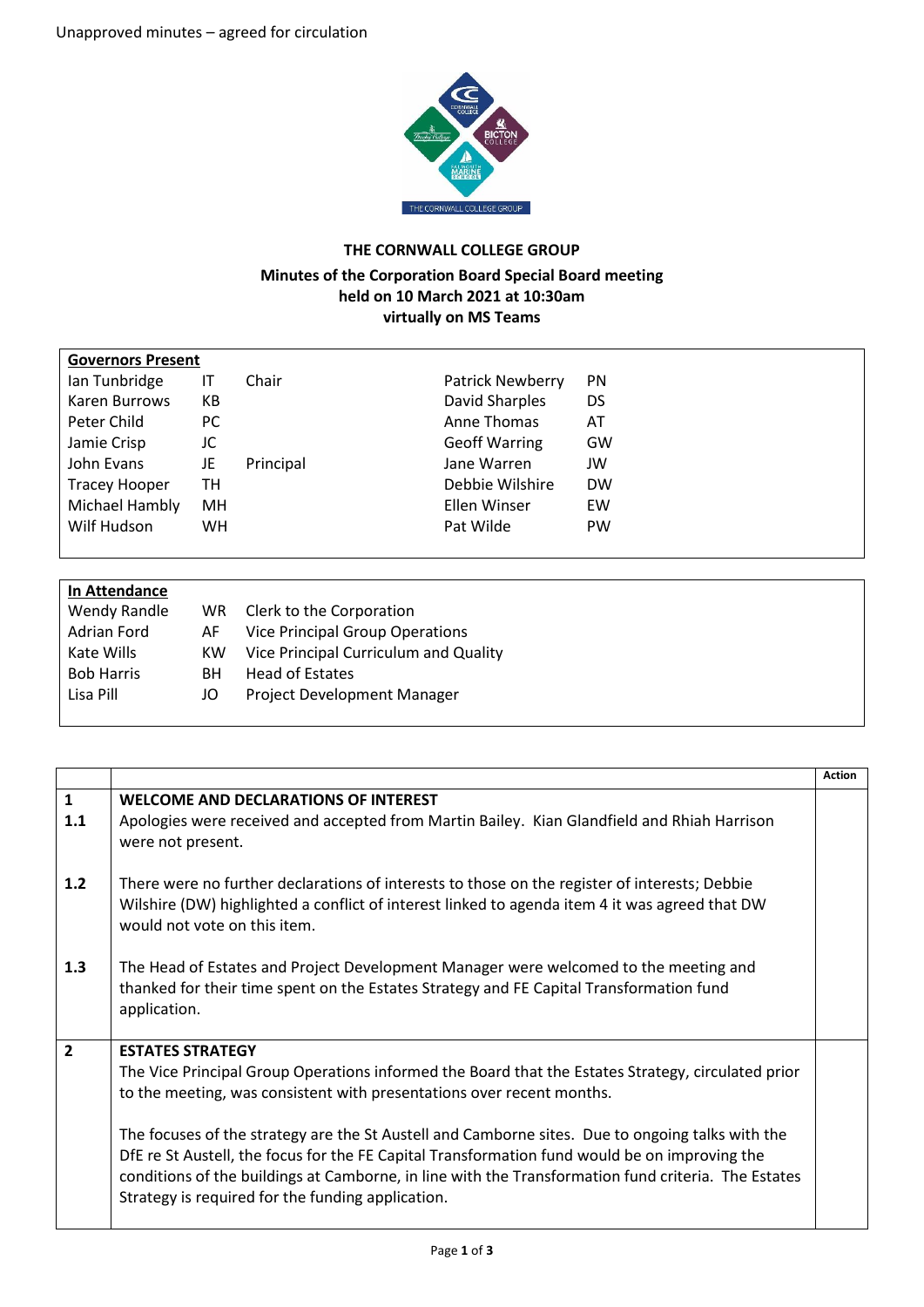|                         | In response to Governor questions, if the funding application is unsuccessful then the project will<br>not be delivered as proposed; the risk assessment would determine which elements of the project<br>would be a priority for future College capital build budgets.                                                                                                                                                                                                                                                                       |                  |
|-------------------------|-----------------------------------------------------------------------------------------------------------------------------------------------------------------------------------------------------------------------------------------------------------------------------------------------------------------------------------------------------------------------------------------------------------------------------------------------------------------------------------------------------------------------------------------------|------------------|
|                         | It was noted that the Finance and Resources Committee had reflected on the lessons learned from<br>the Future Farms project and reviewed how the College and Board would consider future projects<br>in terms of governance oversight, value for money and project management skills to ensure<br>projects are delivered in line with academic need and curriculum plans.                                                                                                                                                                     |                  |
|                         | The Board made the following recommendations on the Estates Strategy;<br>That the Estates Strategy be time bound and include a brief section on change control.<br>٠<br>" That the Estates Strategy include a statement to provide assurance of compliance of equality<br>and disability impact and assessment.                                                                                                                                                                                                                               |                  |
|                         | The Board approved the Estates Strategy and agreed the Vice Principal Group Operations include<br>the changes recommended by the Board, with final agreement from the Chair prior to submission.                                                                                                                                                                                                                                                                                                                                              | AF/<br>IT        |
|                         | A discussion took place on the likelihood of obtaining the grant, the initial outlay that was required<br>to get the project to the application stage and the further investment required should the project<br>reach the next stage of the funding application.                                                                                                                                                                                                                                                                              |                  |
| $\overline{\mathbf{3}}$ | FE CAPITAL TRANSFORMATION FUND<br>The below documents had been circulated prior to the meeting:<br>Summary of project proposal<br>٠<br>Stage one application pack<br>п                                                                                                                                                                                                                                                                                                                                                                        |                  |
|                         | The Vice Principal Group Operations delivered a presentation on the Camborne campus and the<br>challenges faced. The presentation will be uploaded to Teams. It was noted that the project has<br>been created in a modular way to allow for elements to be delivered in stages; the cost profile of<br>£12.6m was shared.                                                                                                                                                                                                                    | <b>WR</b>        |
|                         | In response to Governor questions it was noted that the large green space on the site plan sloped<br>down towards a road and contained some contamination. The College would seek clarity on how<br>long the covenant for the land disposal last for.                                                                                                                                                                                                                                                                                         | AF/<br><b>BH</b> |
|                         | The Strategic fit for the project was considered along with learner number projections up to<br>2027/28. Governor suggested the support this project could provide for local schools, specifically<br>14 -16 year olds, be included within the project application.                                                                                                                                                                                                                                                                           | AF/<br><b>LP</b> |
|                         | Governors were keen to understand the upgrade of the buildings in respect of sustainability and<br>energy efficiency. The College have built this information into the Estates strategy yet this<br>information has not been requested at this stage of the funding application; developments would<br>comply with current building regulations and would be retro fit as the Camborne site does not<br>support ground source heating. It was noted that the functionality of the buildings has changed<br>and repurposing has proved costly. |                  |
|                         | A Governor suggested making the project more personable, including information on the purpose<br>of the building and to include links to the LEP priorities.                                                                                                                                                                                                                                                                                                                                                                                  |                  |
|                         | The Board approved the project application to the FE Capital Transformation Fund and agreed that<br>Board recommendations be incorporated into the application and shared with the Chair of the<br>Board for approval prior to submission.                                                                                                                                                                                                                                                                                                    | AF/<br>IT        |
| 4                       | <b>PROPERTY UPDATES</b><br>The property updates document had been circulated prior to the meeting and had been                                                                                                                                                                                                                                                                                                                                                                                                                                |                  |
|                         | considered by the Finance and Resources Committee. The suggestions were as follows:                                                                                                                                                                                                                                                                                                                                                                                                                                                           |                  |